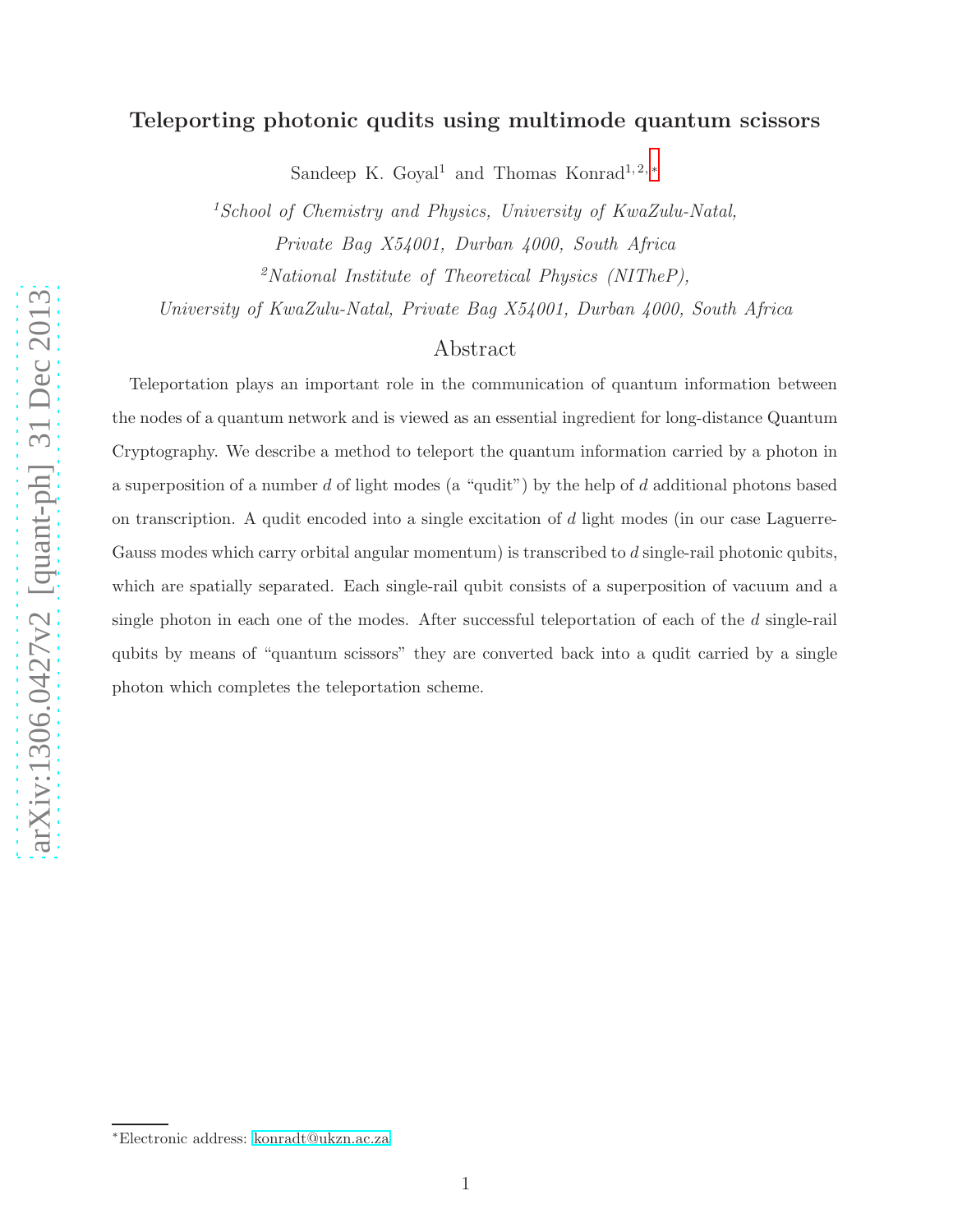Quantum teleportation, the carrier-less transmission of quantum information by transferring a state from one quantum system to a remote one was described by Bennett *et al.* [\[1](#page-9-0)] and soon after played an important role in photonic quantum computing [\[2](#page-9-1)[–5](#page-10-0)] as well as secure communication by means of quantum key distribution (e.g.  $[6, 7]$  $[6, 7]$ ). The fragile nature of quantum systems and nearly omnipresent dissipative environments make it challenging to realize quantum teleportation experimentally. Bouwmeester *et al.* [\[8](#page-10-3)] were the first to achieve quantum teleportation followed by many others for discrete-level quantum systems [\[9](#page-10-4)[–15\]](#page-10-5) as well as with continuous variables [\[16](#page-10-6)[–19](#page-11-0)]. In the case of discrete-level quantum systems so far only the state of the most simple quantum systems, i.e., two-level systems, and therewith the smallest unit of quantum information (a "qubit") could be teleported. A new teleportation scheme, proposed recently [\[20\]](#page-11-1), is capable to transmit the quantum information carried by an elementary excitation of a superposition of an arbitrary number d of co-propagating light modes (a photonic "qudit"). The teleportation of photonic qudits increases the quantum information sent per carrier photon. Currently, the low transmission rates are one of the bottlenecks of quantum communication as compared to its classical counterpart. However, the scheme proposed in [\[20\]](#page-11-1) requires to prepare d additional photons in a highly entangled state. Here we present an alternative scheme based on the transcription of the qudit encoded in a single photon to  $d$  qubits carried by light modes which propagate along different optical paths. Each qubit contains the quantum information about the excitation of a particular of the d original light modes and is teleported individually by means of an additional photon using quantum scissors.

Quantum scissors  $[15, 21-24]$  $[15, 21-24]$  $[15, 21-24]$  is a device to teleport only the vacuum and the singlephoton component of a single-mode state (a so-called single-rail qubit), while it truncates ("cuts off") higher photon-number components. In particular, if an input light mode  $c$  (cp. Fig. [\(1\)](#page-2-0)) is prepared in a superposition of states with different photon numbers, quantum scissors projects its vacuum and single photon component to an ouput mode b:

<span id="page-1-0"></span>
$$
|\chi\rangle_c = (\alpha_0 |0\rangle_c + \alpha_1 |1\rangle_c + \alpha_2 |2\rangle_c + \ldots) \rightarrow |\chi'\rangle_b = \frac{1}{2} (\alpha_0 |0\rangle_b + \alpha_1 |1\rangle_b) , \qquad (1)
$$

where  $|n\rangle_{c(b)}$  represents a so-called Fock state with  $n = 0, 1, 2...$  photons in light mode c (b) and the coefficients  $\alpha_n$  are the corresponding probability amplitudes. This process occurs upon conditioning on a single-photon detection with the probability given by the square of the norm of the final state  $|\chi'\rangle_b$ , i.e,  $(|\alpha_0|^2 + |\alpha_1|^2)/4$ . However, this probability can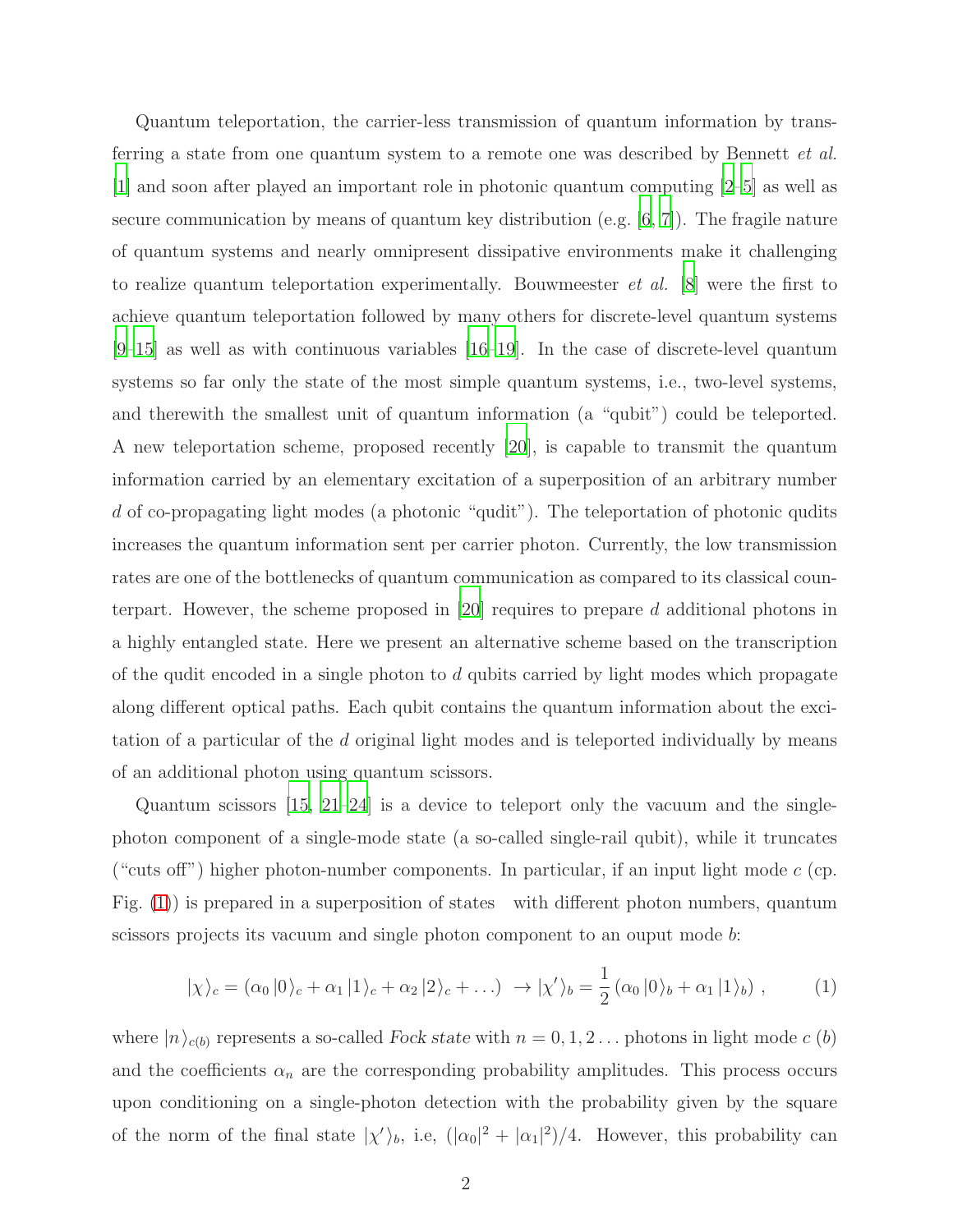

<span id="page-2-0"></span>FIG. 1: Schematic diagram for quantum scissors. In the quantum scissors setup there are two 50 : 50 beam splitters ( $BS_1$  and  $BS_2$ ) and two number-resolving photon detectors ( $D_1$  and  $D_2$ ). An optical state  $|\chi\rangle$  is inserted in mode c along with a single photon in mode a and vacuum in b. Beam splitter  $BS_1$  entangles mode a and b by distributing the incoming photon. A detection of a single photon in  $D_1$  or  $D_2$  leaves mode b in a superposition of vacuum (in case the detection annihilated the photon in mode  $a$ ) and a single photon state (in case the detected light originated not from mode a but c). The superposition state in b is caused by beam splitter  $BS_2$ , which deletes the path information about the origin of the detected light.

be doubled by conditioning on one of two possible single-photon detections (cp. Methods). The working principle of quantum scissors is explained in the caption of Fig. [\(1\)](#page-2-0).

On the other hand, if the input state in mode c consists already of a single-rail qubit, i.e.  $|\chi\rangle_c = (\alpha_0 |0\rangle_c + \alpha_1 |1\rangle_c)$ , it is transferred according to transformation [\(1\)](#page-1-0) without truncation, and hence teleported, to mode b. A generalization of quantum scissors which cuts off all state components with a number of  $d$  or more photons and thus teleports multi-photon states of the form  $|\chi\rangle_c = \sum_{n=0}^{d-1} \alpha_n |n\rangle_c$  ( "single-rail qudits") can be achieved using multiports and  $d-1$  additional input photons [\[25](#page-11-4), [26\]](#page-11-5). However, the encoding of an arbitrary superposition  $|\chi\rangle_c$  of multiple photon-number Fock states is in practice difficult and requires non-linear optical media leading to small efficiencies [\[27](#page-11-6)[–29](#page-11-7)].

Moreover, one can teleport n single-rail qubits simultaneously, provided they are stored in light modes which propagate on different paths, by applying n quantum scissor setups in parallel, one for each single-rail qubit. Obviously, the simultaneous teleportation works if the single-rail qubits in the individual modes are not correlated. But note, that also the state of n entangled qubits can be teleported in this way.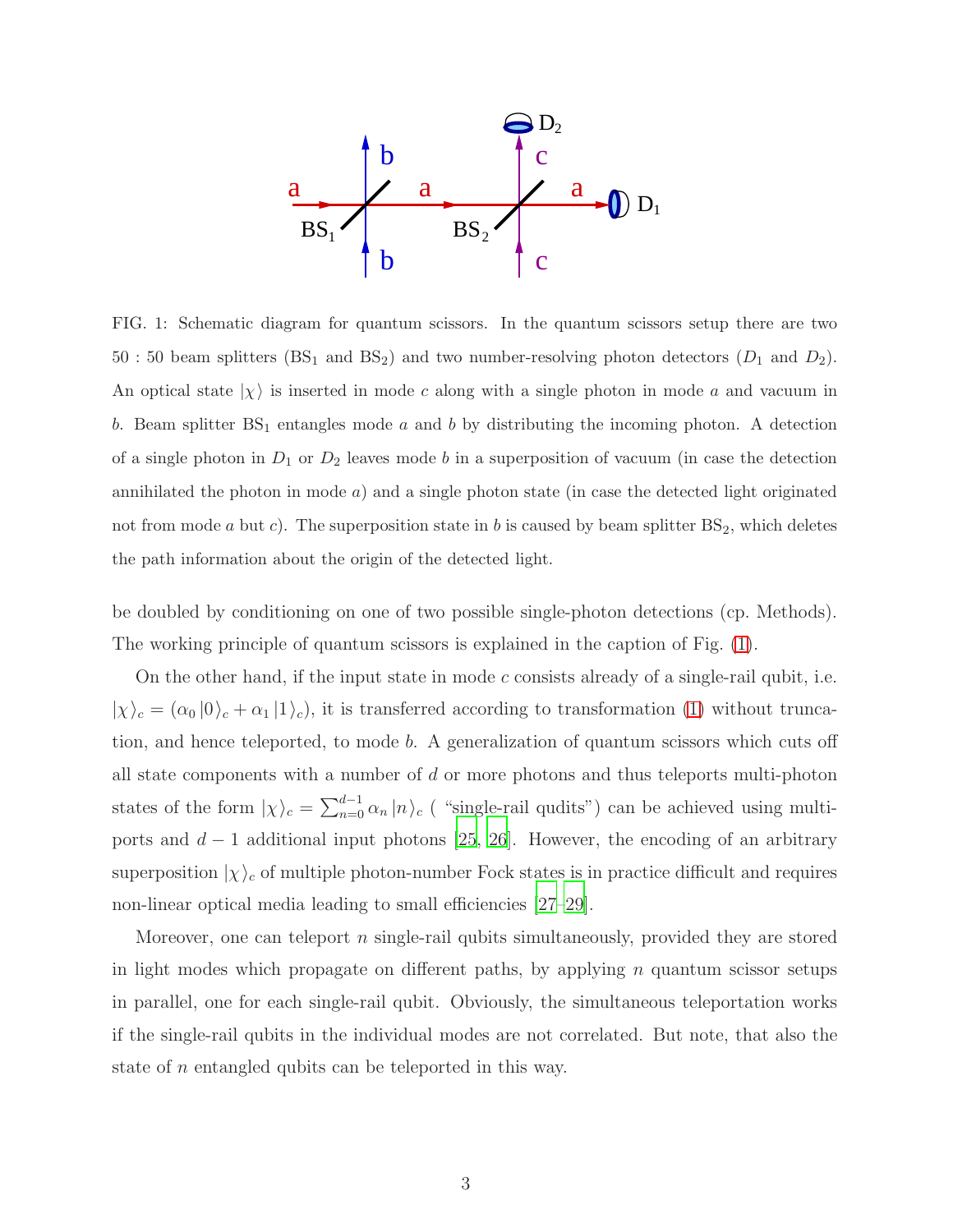### Results

This feature of quantum scissors can be exploited to teleport a qudit encoded into a single photon which is shared by d spatial modes of paraxial light. For this purpose the  $d$ -level state of the photon is transcribed into d single-rail qubits carried by light modes propagating along different paths with the help of a mode sorter. Such a device has the task to transfer orthogonal light modes within a single light beam to different optical paths, similar to a polarizing beam splitter, which conveys light with horizontal and vertical polarization to orthogonal paths. For example, consider a single-photon state  $|\chi\rangle$  given by an elementary excitation of a superposition of d paraxial Laguerre-Gauss modes  $LG_{l,p=0}$  corresponding to different values l $\hbar$  of orbital angular momentum (OAM) [\[30](#page-11-8)] which co-propagate along an optical path o, i.e,

<span id="page-3-1"></span><span id="page-3-0"></span>
$$
|\chi\rangle_o = \sum_{l=0}^{d-1} \gamma_l |1_l\rangle_o \quad \text{with} \quad \sum_l |\gamma_l|^2 = 1, \tag{2}
$$

where  $|1_i\rangle$  denotes the state of a single photon with OAM *lh*. We spatially separate the OAM modes by diverting them into different optical paths  $c_l$  depending on their OAM value *lh* with the help of an OAM mode sorter [\[31,](#page-11-9) [32\]](#page-11-10). For  $d = 3$  this transformation reads:

$$
|\chi\rangle_o \to |\chi\rangle_{c_0 c_1 c_2} = \gamma_0 |1_{c_0} 0_{c_1} 0_{c_2}\rangle + \gamma_1 |0_{c_0} 1_{c_1} 0_{c_2}\rangle + \gamma_2 |0_{c_0} 0_{c_1} 1_{c_2}\rangle \equiv \sum_{l=0}^2 \gamma_l c_l^{\dagger} |0\rangle, \tag{3}
$$

where  $|1_{c_0} 0_{c_1} 0_{c_2}\rangle$  represents a single photon with OAM quantum number  $l = 0$  in path  $c_0$ and no photon in all other paths (accordingly for the remaining terms). The single photon states are conveniently expressed by the creation operators  $c_l^{\dagger}$  acting on the global vacuum state  $|0\rangle$ , cp. the right-hand side of [\(3\)](#page-3-0). This transformation transcribes the state of a qudit into d entangled single-rail qubits. After the transcription the  $i$ th qubit contains the quantum information about whether the corresponding OAM mode  $l = i$  of the photonic qudit was occupied  $(|1_i\rangle_o \rightarrow |1_{c_i}\rangle)$  or not  $(|0_i\rangle_o \rightarrow |0_{c_i}\rangle)$ .

Now each single-rail qubit can be teleported individually (cp. Fig. [\(2\)](#page-4-0)) using quantum scissors. This is accomplished as follows: each of the d spatial modes are inserted into d independent quantum scissors setups (see Fig. [\(3\)](#page-6-0) for  $d = 2$ ). There are thus d input modes  $c_i$  and d output modes  $b_i$  with  $i = 0, 1 \dots d-1$  to carry the quantum information. In addition, the quantum scissors require a total of d single photons entered separately in modes  $a_i$ . Upon conditioning on the detection of a single photon in each of the quantum scissor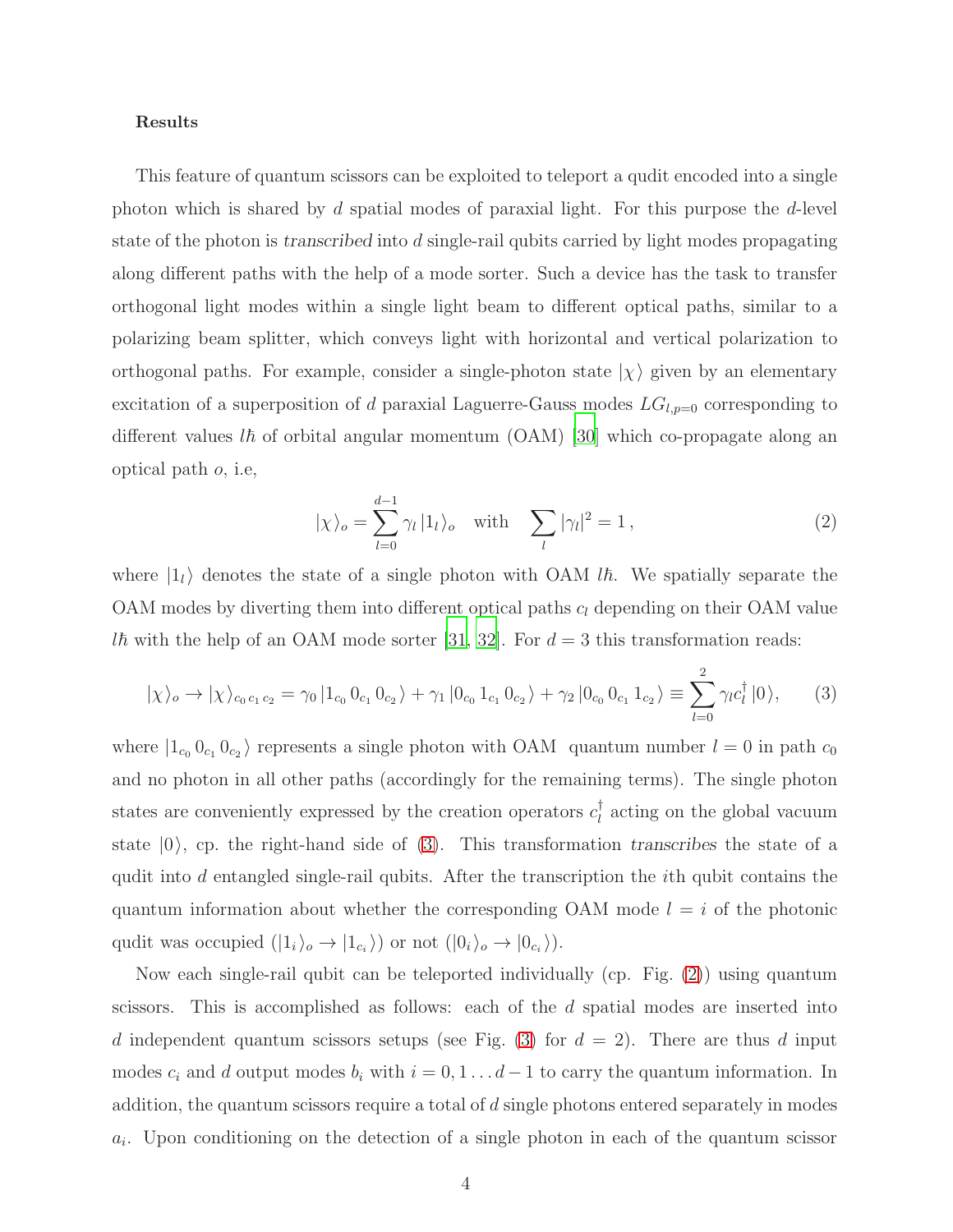

<span id="page-4-0"></span>FIG. 2: Qudit teleportation setup using multiple quantum scissors. The d-dimensional state of a single photon, which is in a superposition of d OAM modes, is mapped by a mode sorter to d single-rail qubits. This is followed by the teleportation of the individual single-rail qubits using d quantum scissors. Eventually, a  $\pi$  phase shift (PS) is applied to the single-rail qubits where necessary and their composite state is transcribed back into a photonic qubit by a mixer.

devices (success probability  $1/2^d$  with ideal detectors, for non-unit detection efficiencies see Methods) the state  $|\chi\rangle$  carried by the input modes  $c_i$  is transferred to the output modes  $b_i$ (cp. Methods):

<span id="page-4-1"></span>
$$
|\chi\rangle_{c_0...c_{d-1}} \to |\chi\rangle_{b_0...b_{d-1}}.
$$
\n
$$
(4)
$$

Since the mode  $b_i$  in the *i*th quantum scissors device originates from the reflection of mode  $a_i$  both are identical except for their propagation direction, and they should carry the same OAM value as input mode  $c_i$ , the state of which is supposed to be transferred to  $b_i$ . Hence, the photon entering in mode  $a_i$  should be prepared with OAM value  $i\hbar$ .

However, as shown under Methods, this is not necessary if the modes  $b_i$  are transformed into the appropriate OAM mode after the state transfer. In fact, preparing the additional photons in a different system of basis modes enables a transcription of the quantum information stored in a specific basis (here OAM modes) in the input modes of the quantum scissors devices to another basis (for example Hermite Gaussian modes [\[33](#page-12-0)]) in its output modes. By such a transcription any unitary gate acting on the Hilbert space of the qudit can be realized, however only with limited success probability which is determined by the quantum scissors involved.

After successful teleportation by the quantum scissors we can convert the entangled d single-rail qubits back to the original  $d$ -mode OAM state [\(2\)](#page-3-1) with the help of a mixer which is a sorter run in reverse. This completes the teleportation of a photonic qudit (cp.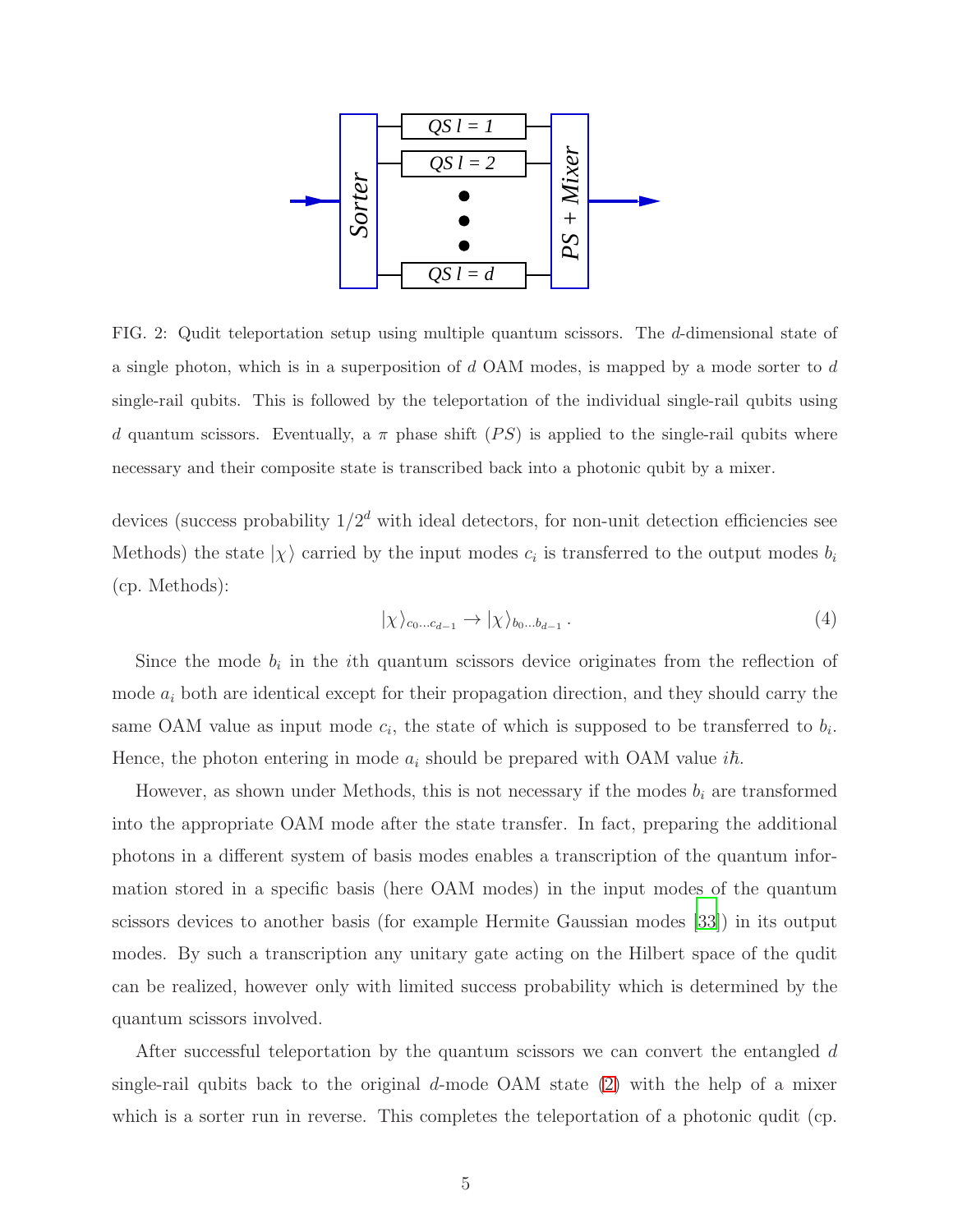Fig. [\(2\)](#page-4-0)). In order to realize an additional unitary qudit-gate (see above) together with the teleportation, the mixer has to map the new basis modes in the outputs of the d quantum scissors into a single beam, i.e., it must be a reverse sorter for these particular modes, which exists for example for Hermite Gaussian modes [\[33\]](#page-12-0).

#### Discussion

In this article we have presented a scheme to teleport a photonic qudit carried by OAM modes. The scheme requires linear optical devices, OAM mode sorters as well as singlephoton sources and photon-number resolving detectors. The essential step is to transcribe the state of the qudit to d single-rail qubits by means of a mode sorter and to teleport the qubits individually by quantum scissors. In as far as such sorter devices can be designed for other light modes, for example Hermite-Gaussian modes [\[33](#page-12-0)], the proposed teleportation scheme is universal and can be implemented with any system of basis modes. Using quantum scissors a single-rail qubit can be teleported with success probability 1/2, therefore, the success probability to teleport d single-rail qubits and thus the encoded qudit amounts to  $1/2^d$ .

In principle, the probability to teleport a single-rail qubit can be increased to  $N/(N+1)$ by employing N additional entangled photons and a balanced multiport with  $N+1$  inputs and outputs as described by Knill et al.[\[4](#page-10-7)] instead of one additional photon and a balanced beam splitter in each of the quantum scissors setups. This leads to a success probability for the qudit teleportation of  $(N/(N+1))^d$  but requires d highly entangled N-photon states, which can be prepared probabilistically offline [\[4,](#page-10-7) [34\]](#page-12-1).

On the other hand, the encoding of one qudit into  $d$  two-level systems (such as single-rail qubits) represents an inefficient use of storage capacity. The amount of quantum information present in a single qudit actually corresponds to  $\log_2 d$  qubit units of quantum information and could thus be stored efficiently in  $\log_2 d$  single-rail qubits. Given a scheme which is able to transcribe the initial photonic qudit into  $log_2 d$  single-rail qubits, a subsequent teleportation could be achieved by means of  $log_2 d$  quantum scissors with a success probability of  $1/2^{\log_2 d} = 1/d$ . This would mean an exponential decrease of the resources needed to teleport a qudit.

Alternatively, using the transcription based on a OAM mode sorter, as described above,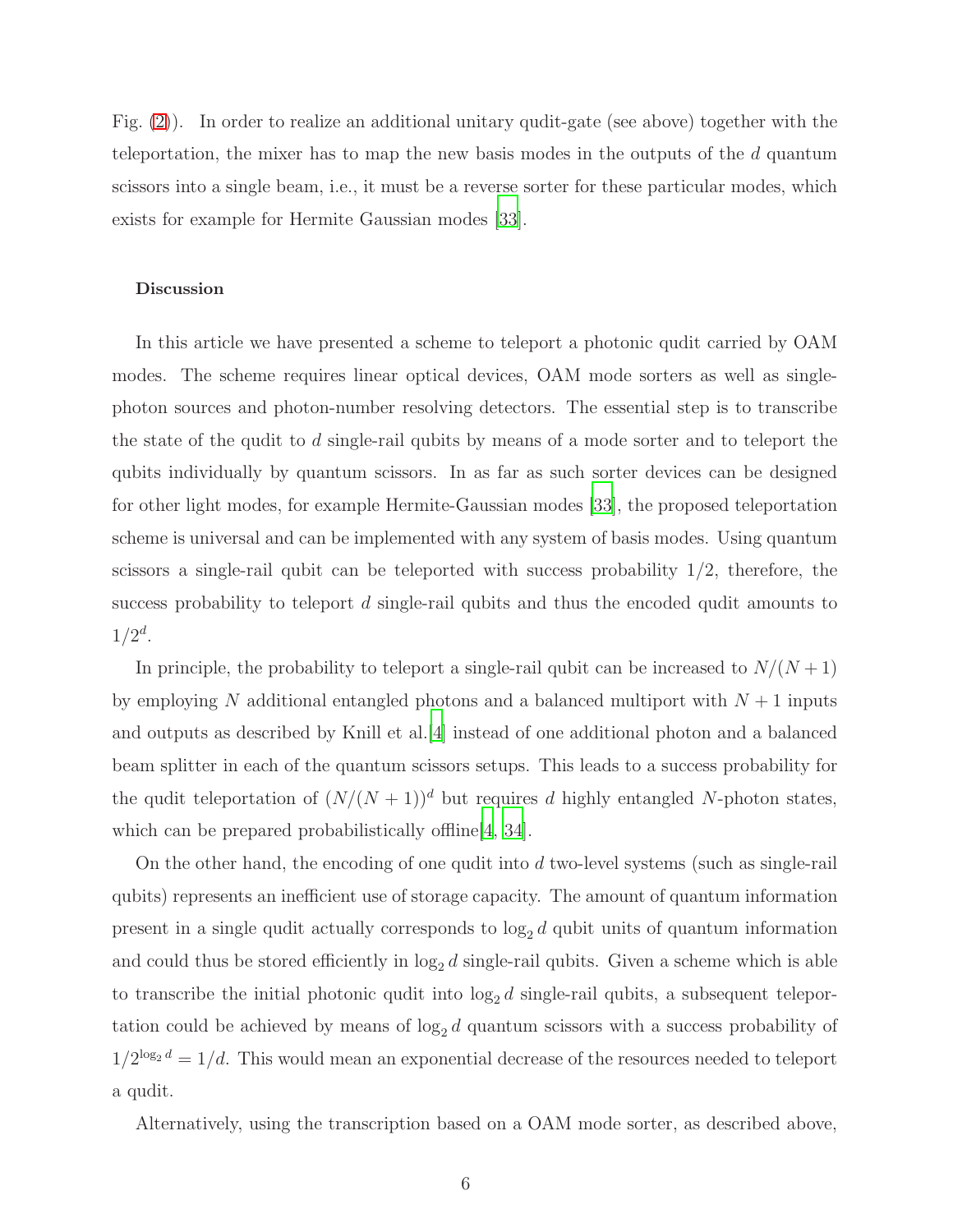

<span id="page-6-0"></span>FIG. 3: Schematic diagram of teleportation of a photonic qubit. In this setup, the mode sorter transfers the input qubit encoded in two basis modes of the input light beam on the left to different paths  $c_1$  and  $c_2$ . Two quantum scissors devices teleport the states of light of the spatially separated modes  $c_1$  and  $c_2$  individually to  $b_1$  and  $b_2$ , respectively. The latter are retransferred by a mixer into a photonic qubit carried by a single output beam on the right, which is a sorter run in reverse.

the present scheme allows, instead of a single qudit, to teleport  $d$  single-rail qubits encoded in co-propagating OAM modes, with the same resources as before. This corresponds to an exponential increase of quantum information sent per use of the teleportation protocol. However, the preparation and manipulation of single-rail qubits seems problematic compared to qudits carried by single-photon states of OAM modes, which can be prepared, transformed and measured with standard techniques [\[35\]](#page-12-2). For single-rail qubits, general deterministic single- and two-qubit gates are not available [\[36\]](#page-12-3). Moreover, the vacuum component makes state tomography of single-rail qubits difficult.

The present scheme has certain advantages as well as disadvantages over a recently proposed alternative teleportation method [\[20](#page-11-1)]. Unlike the latter, it does not require highly sensitive multipartite entangled states to perform the quantum teleportation. On the other hand, the alternative method yields a greater success probability of  $1/d^2$  for qudit teleportation, and requires less additional photons. Remarkably, it yields for the joint teleportation of the state of many photons the same maximal teleportation rate as quantum scissors for single rail qubits, namely one qubit per additional photon. However, by improving the transcription efficiency one could overcome these drawbacks of the present scheme.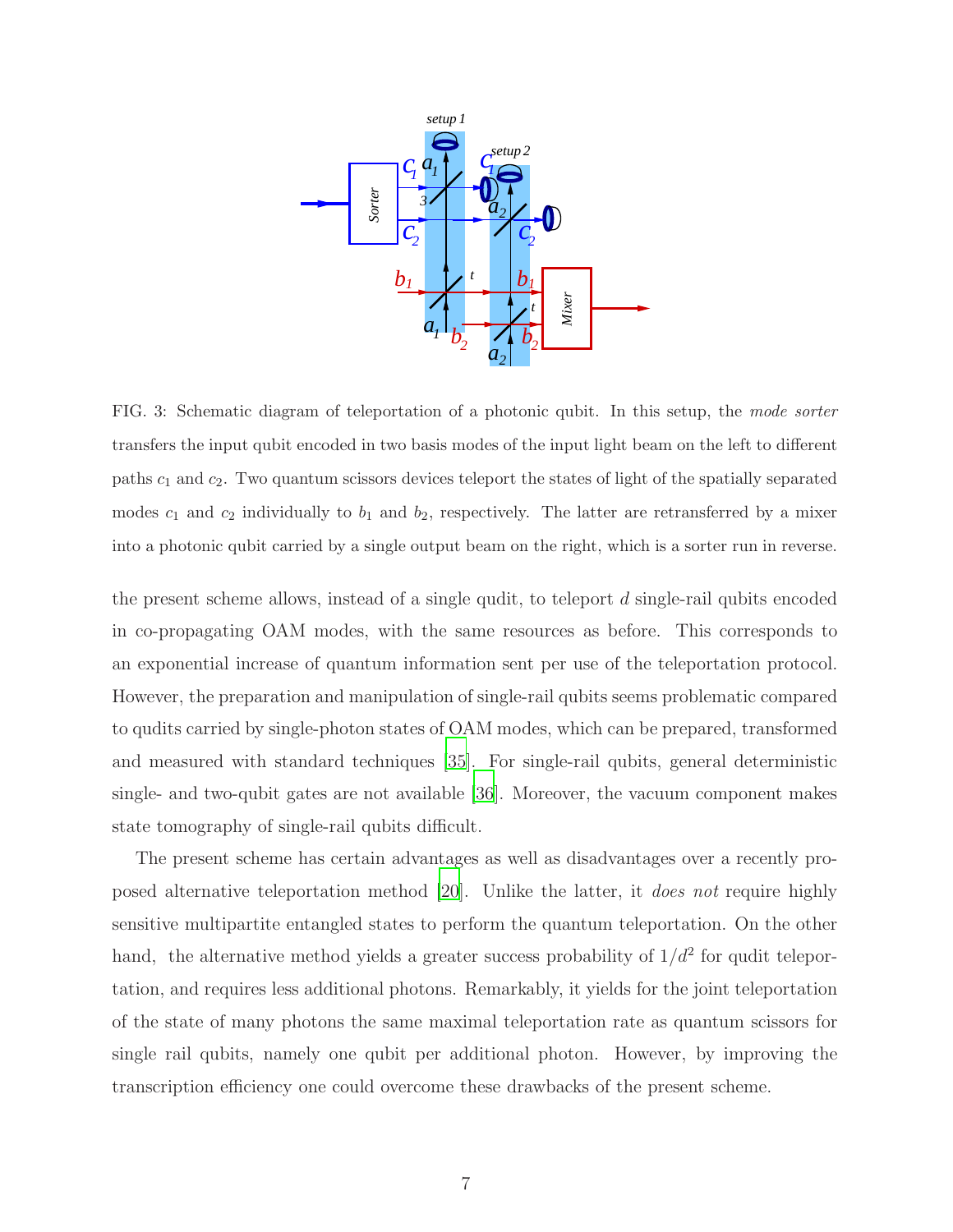#### Methods

In the following we show that d quantum scissors enable a transfer of the state  $|\chi\rangle_{c_0...c_{d-1}}$ obtained after the transformation [\(3\)](#page-3-0) to output modes  $b_0 \ldots b_{d-1}$  [\(4\)](#page-4-1). The state  $|\chi\rangle_{c_0...c_{d-1}}$ along with d photons at ports  $a_i$  constitute the initial state entering the d quantum scissors (cp. Fig. [\(3\)](#page-6-0) for  $d=2$ )

$$
\left|1_{a_0}\dots 1_{a_{d-1}}\right\rangle \otimes \left|\chi\right\rangle_{c_0\dots c_{d-1}} = \prod_{i=0}^{d-1} a_i^{\dagger} \sum_{l=0}^{d-1} \gamma_l c_l^{\dagger} \left|0\right\rangle, \tag{5}
$$

where we have introduced the creation operators  $a_i^{\dagger}$  to denote single photons in the modes  $a_i$ . Each quantum scissors device contains two 50 : 50 beam splitters, cp. Fig. [1.](#page-2-0) The first beam splitter  $BS_1$  of the *i*th device distributes the incoming photon in mode  $a_i$  equally over both modes,  $a_i$  and  $b_i$ , represented by the transformation rule in terms of the corresponding creation operators  $a_i^{\dagger} \rightarrow \frac{1}{\sqrt{2}}$ 2  $(a_i^{\dagger} + b_i^{\dagger})$ . Also the action of the second beam splitter BS<sub>2</sub> in each quantum scissors device is conveniently described by similar rules:

<span id="page-7-0"></span>
$$
a_i^{\dagger} \to \frac{1}{\sqrt{2}} \left( a_i^{\dagger} + c_i^{\dagger} \right), \tag{6}
$$

<span id="page-7-2"></span><span id="page-7-1"></span>
$$
c_i^{\dagger} \to \frac{1}{\sqrt{2}} \left( a_i^{\dagger} - c_i^{\dagger} \right) . \tag{7}
$$

Consecutive application of these transformations for beam splitters  $BS_1$  and  $BS_2$  for all quantum scissors  $i$  to the initial state [\(5\)](#page-7-0) yields the total state change:

$$
\left|1_{a_0}\dots1_{a_{d-1}}\right\rangle \otimes \left|\chi\right\rangle_{c_0\dots c_{d-1}} \to \left|\Phi\right\rangle = \prod_{i=0}^{d-1} \frac{1}{\sqrt{2}} \left(\frac{1}{\sqrt{2}}\left(a_i^\dagger + c_i^\dagger\right) + b_i^\dagger\right) \sum_{l=0}^{d-1} \gamma_l \left(\frac{1}{\sqrt{2}}(a_l^\dagger - c_l^\dagger)\right) \left|0\right\rangle. \tag{8}
$$

The second and final step to complete the state transfer by means of quantum scissors provides a photon-number measurement in modes  $a_i$  and  $c_i$  conditioned on the detection of a single photon in  $a_i$  and vacuum in  $c_i$ , cp. Fig. [1.](#page-2-0) Since there are a total of  $d+1$  photons in the system, a detection of one photon in each of the  $d$  modes  $a_i$  and zero photons in the modes  $c_i$  results in a single photon in one of the modes  $b_i$  according to photon-number conservation. The measurement projects onto those components of state  $|\Phi\rangle$  in Eq. [\(8\)](#page-7-1) which allow for such a detection event:

<span id="page-7-3"></span>
$$
|\Phi\rangle \rightarrow \left(\gamma_1 a_2^{\dagger} \cdots a_d^{\dagger} b_1^{\dagger} a_1^{\dagger} + \gamma_2 a_1^{\dagger} \cdots a_d^{\dagger} b_2^{\dagger} a_2^{\dagger} \cdots + \gamma_d a_1^{\dagger} \cdots a_{d-1}^{\dagger} b_d^{\dagger} a_d^{\dagger}\right)|0\rangle
$$
  
=  $a_1^{\dagger} a_2^{\dagger} \cdots a_d^{\dagger} \sum_{l} \gamma_l b_l^{\dagger}|0\rangle = |1_{a_0} \ldots 1_{a_{d-1}}\rangle \otimes |\chi\rangle_{b_0 \ldots b_{d-1}},$  (9)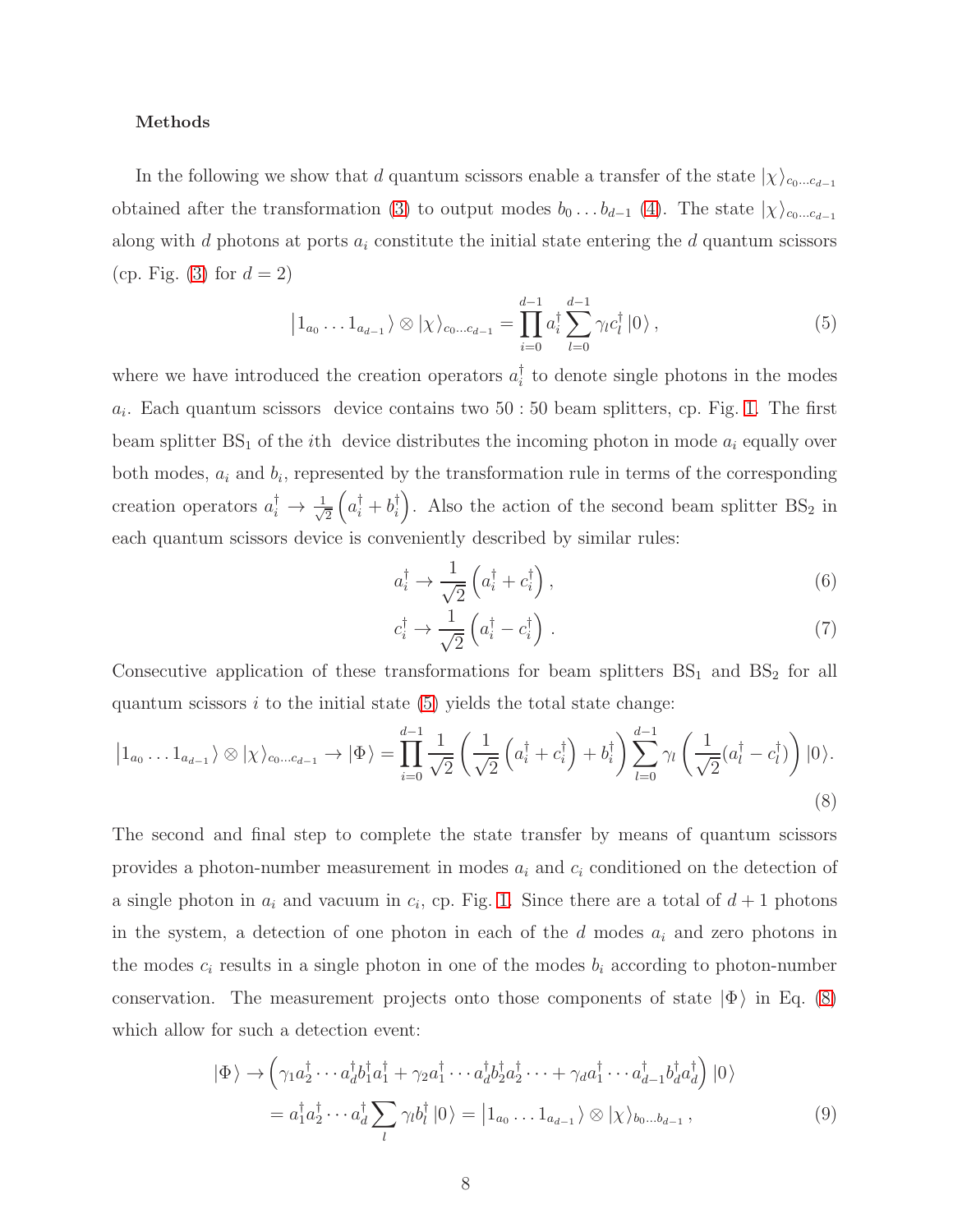Therefore the state of light in the output modes  $b_0 \ldots b_{d-1}$  of the quantum scissors reads:

$$
|\chi\rangle_{b_0...b_{d-1}} = \sum_{l} \gamma_l b_l^{\dagger} |0\rangle
$$
 (10)

which is the state initially carried by the input modes  $c_l$ , cf.  $(5)$ .

Please note, that a teleportation of the initial state carried by the input modes  $c_i$  onto different output modes  $\tilde{b}_i$  can also be achieved:

<span id="page-8-0"></span>
$$
|\chi\rangle_{c_0...c_{d-1}} \to |\chi\rangle_{\tilde{b}_0...\tilde{b}_{d-1}} = \sum_{l} \gamma_l \tilde{b}_l^{\dagger} |0\rangle
$$
 (11)

For this purpose, photons of modes  $\tilde{a}_i$  corresponding to the targeted modes  $\tilde{b}_i$  are inserted into the ports  $a_i$ , together with the initial state  $|\chi\rangle$  in modes  $c_i$ ;

$$
\left|1_{\tilde{a}_0}\dots 1_{\tilde{a}_{d-1}}\right\rangle \otimes \left|\chi\right\rangle_{c_0\dots c_{d-1}} = \prod_{i=0}^{d-1} \tilde{a}_i^{\dagger} \sum_{l=0}^{d-1} \gamma_l c_l^{\dagger} \left|0\right\rangle.
$$
 (12)

The consecutive actions of the beam splitters  $BS_1$  and  $BS_2$  in the quantum scissor devices, given respectively by  $\tilde{a}_i^{\dagger} \rightarrow \frac{1}{\sqrt{}}$ 2  $\left(\tilde{a}_i^{\dagger} + \tilde{b}_i^{\dagger}\right)$  and  $\tilde{a}_i^{\dagger} \rightarrow \frac{1}{\sqrt{2}}$ 2  $\left(\tilde{a}_{i}^{\dagger}+\tilde{c}_{i}^{\dagger}\right)$  together with [\(7\)](#page-7-2), transform state [\(12\)](#page-8-0) into

$$
|\Psi\rangle = \prod_{i=0}^{d-1} \frac{1}{\sqrt{2}} \left( \frac{1}{\sqrt{2}} \left( \tilde{a}_i^\dagger + \tilde{c}_i^\dagger \right) + \tilde{b}_i^\dagger \right) \sum_{l=0}^{d-1} \gamma_l \left( \frac{1}{\sqrt{2}} (a_l^\dagger - c_l^\dagger) \right) |0\rangle. \tag{13}
$$

The only components of state  $|\Psi\rangle$  that can contribute to a coincidence detection of a single photon by the detectors  $D_1$  (cp. Fig. [1\)](#page-2-0) in each of the d quantum scissors devices are given by

$$
\left(\gamma_1 \tilde{a}_2^{\dagger} \cdots \tilde{a}_d^{\dagger} \tilde{b}_1^{\dagger} a_1^{\dagger} + \gamma_2 \tilde{a}_1^{\dagger} \cdots \tilde{a}_d^{\dagger} \tilde{b}_2^{\dagger} a_2^{\dagger} \cdots + \gamma_d \tilde{a}_1^{\dagger} \cdots \tilde{a}_{d-1}^{\dagger} \tilde{b}_d^{\dagger} a_d^{\dagger}\right)|0\rangle\tag{14}
$$

If we further assume that each detectors  $D_1$  absorbs a single photon in the detection process without distinguishing between both kinds of photons [\[24](#page-11-3)],  $a_i$  and  $\tilde{a}_i$ , then the remaining state is given as claimed by

$$
|\chi\rangle_{\tilde{b}_0...\tilde{b}_{d-1}} = \sum_{l} \gamma_l \tilde{b}_l^{\dagger} |0\rangle.
$$
 (15)

The detection event indicating successful teleportation occurs for ideal detectors with probability  $1/2^{2d}$  which is obtained from a normalization factor in projection [\(9\)](#page-7-3). However,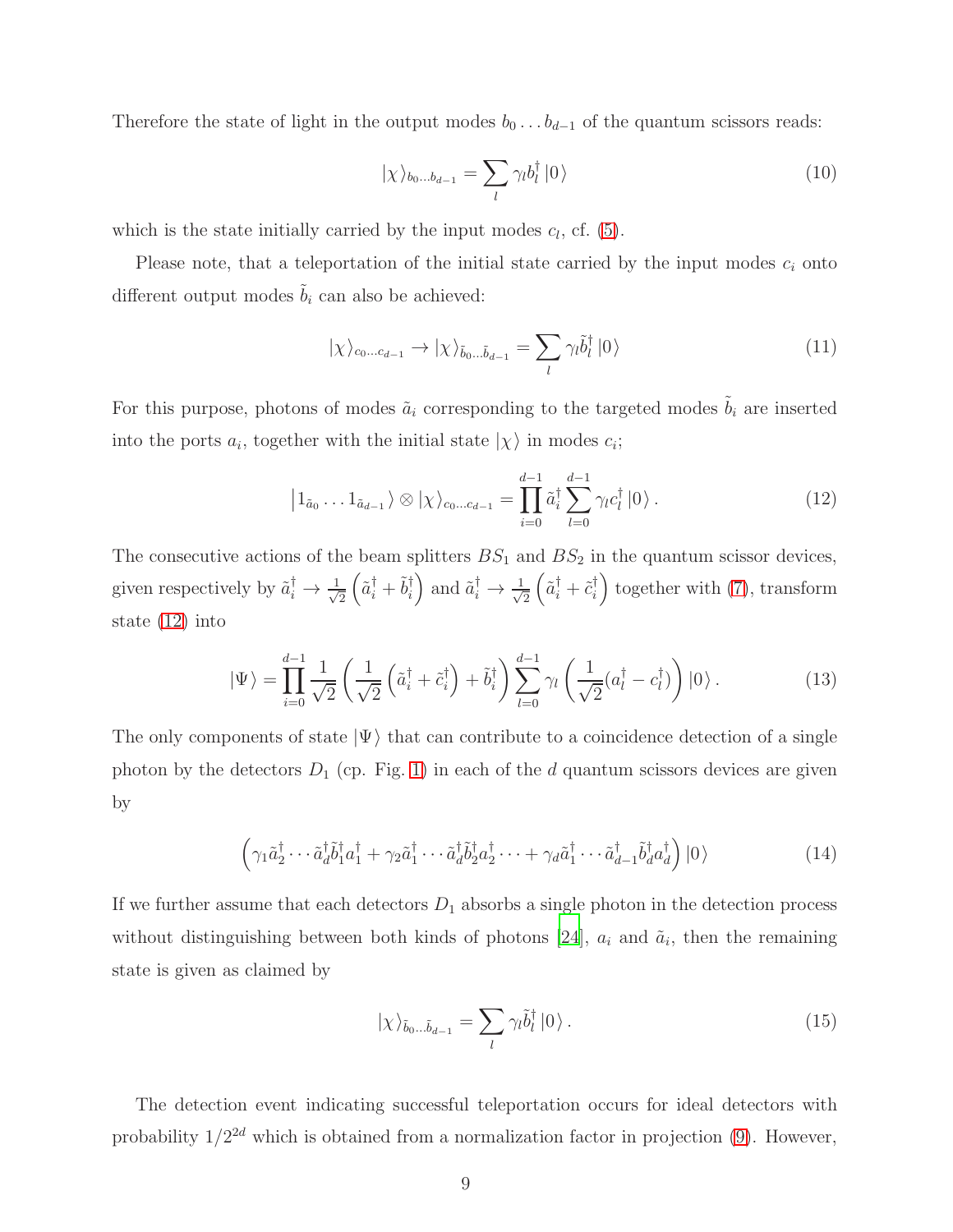the success probability can be increased by considering other detection events. For example, if one photon is detected in mode  $c_j$  instead of mode  $a_j$ , as well as one photon in each of the remaining modes  $a_i$ , the state of b collapses into:

$$
|\bar{\chi}\rangle_b = \sum_l \bar{\gamma}_l b_l^\dagger |0\rangle,\tag{16}
$$

where  $\bar{\gamma}_l$  is  $\gamma_l$  for  $l \neq j$  and  $-\gamma_l$  for  $l = j$ . The minus sign can be compensated by applying a  $\pi$ -phase shift to mode  $b_j$  which causes the state change  $|\bar{\chi}\rangle_b \to |\chi\rangle_b$ . Hence, it does not matter whether the detectors in modes  $a_j$  or  $c_j$  register a single photon count as long as there is only one count in each quantum scissors setup. Thus there are  $2<sup>d</sup>$  detection events corresponding to successful teleportation, which increases the probability of success to  $2^d/2^{2d} = 1/2^d$ .

The success probability of the teleportation scheme depends on the efficiencies of the detectors used with the quantum scissors. For detectors which count a single photon with probability (i.e., efficiency)  $\eta < 1$  the success probability of the scheme reduces to  $(\eta/2)^d$ . Moreover, a restricted detection efficiency can induce the false identification of a two-photon detection event as a single-photon count with probability  $2\eta(1-\eta)$ . Such a mistaken identification in one of the quantum scissor set-ups together with single photon counts in the remaining ones leads to vacuum in the output modes, while the detectors seemingly announce a successful teleportation. The probability for such false announcement equals  $\eta(1-\eta)$  and can be calculated from the probability to obtain a two-photon detection event with ideal detectors which amounts to  $1/2$ , independent of the number of quantum scissor setups (cp. Eq. [\(8\)](#page-7-1)), multiplied with the probability for a false identificaton due to the non-unit detection efficiency. Therefore, the teleportation fidelity defined as the overlap between the input and the output state of the teleportation scheme decreases from  $f = 1$  with ideal detectors to  $f = 1 - \eta(1 - \eta)$  for detectors with efficiency  $\eta$ .

- <span id="page-9-0"></span>1. Bennett, C. H. et al. Teleporting an unknown quantum state via dual classical and Einstein-Podolsky-Rosen channels. Phys. Rev. Lett. 70, 1895–1899 (1993).
- <span id="page-9-1"></span>2. Brassard, G., Braunstein, S. L. & Cleve, R. Teleportation as a quantum computation. Physica D: Nonlinear Phenomena 120, 43 – 47 (1998).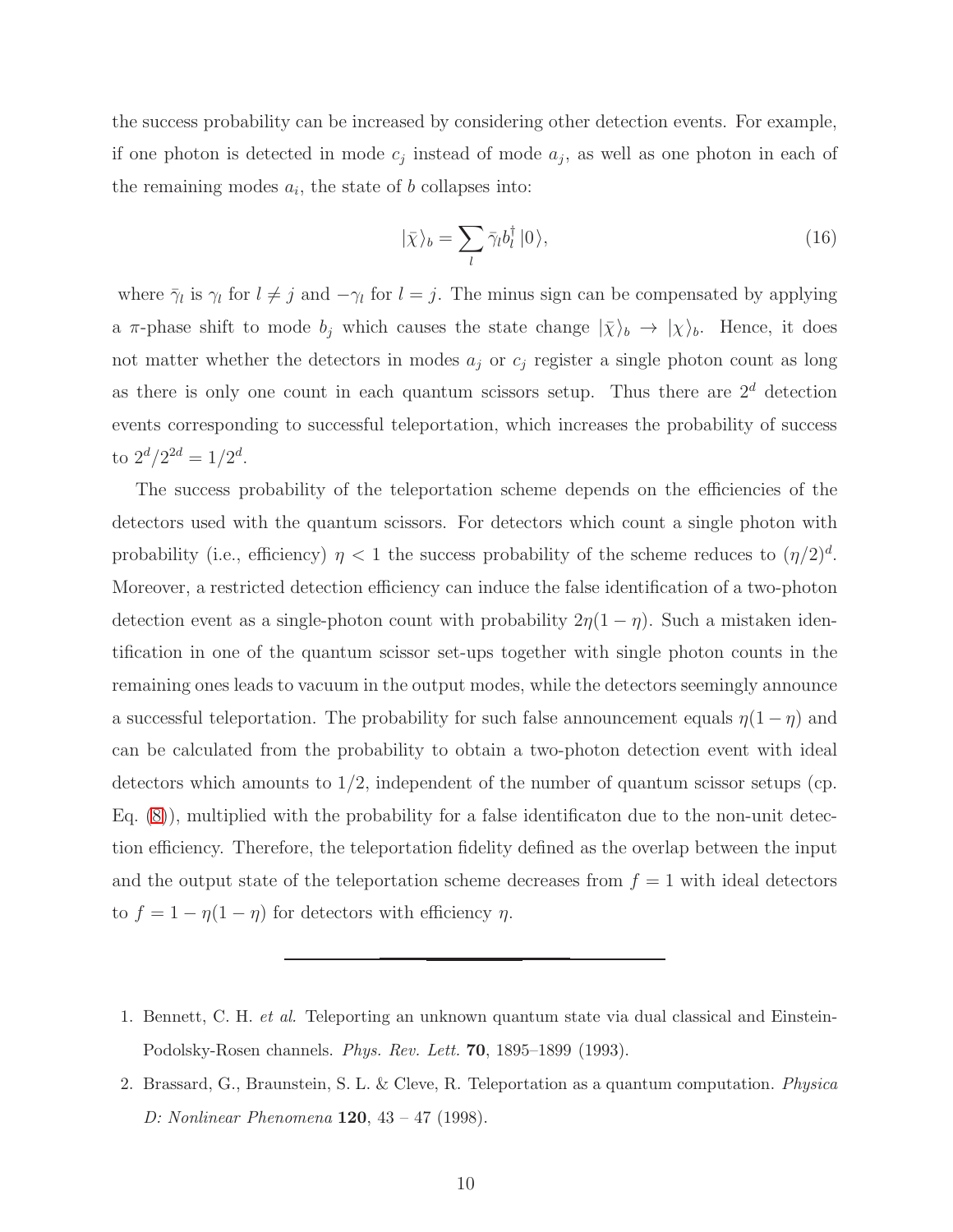- 3. Gottesman, D. & Chuang, I. L. Demonstrating the viability of universal quantum computation using teleportation and single-qubit operations. Nature 402, 390–393 (1999).
- <span id="page-10-7"></span>4. Knill, E., Laflamme, R. & Milbum, G. J. A scheme for efficient quantum computation with linear optics. Nature 409, 46 (2001).
- <span id="page-10-0"></span>5. Duan, L.-M., Lukin, M. D., Cirac, J. I. & Zoller, P. Long-distance quantum communication with atomic ensembles and linear optics. Nature 414, 413-418 (2001).
- <span id="page-10-1"></span>6. Briegel, H.-J., Dür, W., Cirac, J. I. & Zoller, P. Quantum repeaters: The role of imperfect local operations in quantum communication. *Phys. Rev. Lett.* **81**, 5932–5935 (1998).
- <span id="page-10-2"></span>7. Tittel, W., Brendel, J., Zbinden, H. & Gisin, N. Quantum cryptography using entangled photons in energy-time bell states. Phys. Rev. Lett. 84, 4737–4740 (2000).
- <span id="page-10-4"></span><span id="page-10-3"></span>8. Bouwmeester, D. et al. Experimental quantum teleportation. Nature 390, 575–579 (1997).
- 9. Marcikic, I., de Riedmatten, H., Tittel, W., Zbinden, H. & Gisin, N. Long-distance teleportation of qubits at telecommunication wavelengths. Nature  $421$ , 509–513 (2003).
- 10. Boschi, D., Branca, S., De Martini, F., Hardy, L. & Popescu, S. Experimental realization of teleporting an unknown pure quantum state via dual classical and Einstein-Podolsky-Rosen channels. Phys. Rev. Lett. 80, 1121–1125 (1998).
- 11. Nielsen, M. A., Knill, E. & Laflamme, R. Complete quantum teleportation using nuclear magnetic resonance. Nature 396, 52–55 (1998).
- 12. Jennewein, T., Weihs, G., Pan, J.-W. & Zeilinger, A. Experimental nonlocality proof of quantum teleportation and entanglement swapping. Phys. Rev. Lett. 88, 017903 (2001).
- 13. Kim, Y., Kulik, S. & Shih, Y. Quantum teleportation of a polarization state with a complete bell state measurement. *Phys. Rev. Lett.* **86**, 1370–1373 (2001).
- 14. Lombardi, E., Sciarrino, F., Popescu, S. & De Martini, F. Teleportation of a vacuum–onephoton qubit. Phys. Rev. lett. 88, 70402 (2002).
- <span id="page-10-5"></span>15. Babichev, S. A., Ries, J. & Lvovsky, A. I. Quantum scissors: Teleportation of single-mode optical states by means of a nonlocal single photon. Europhys. Lett 64, 1 (2003).
- <span id="page-10-6"></span>16. Furusawa, A. et al. Unconditional quantum teleportation. Science 282, 706–709 (1998).
- 17. Bowen, W. P. et al. Experimental investigation of continuous-variable quantum teleportation. Phys. Rev. A 67, 032302 (2003).
- 18. Takei, N., Yonezawa, H., Aoki, T. & Furusawa, A. High-Fidelity Teleportation beyond the No-Cloning Limit and Entanglement Swapping for Continuous Variables. Phys. Rev. Lett. 94,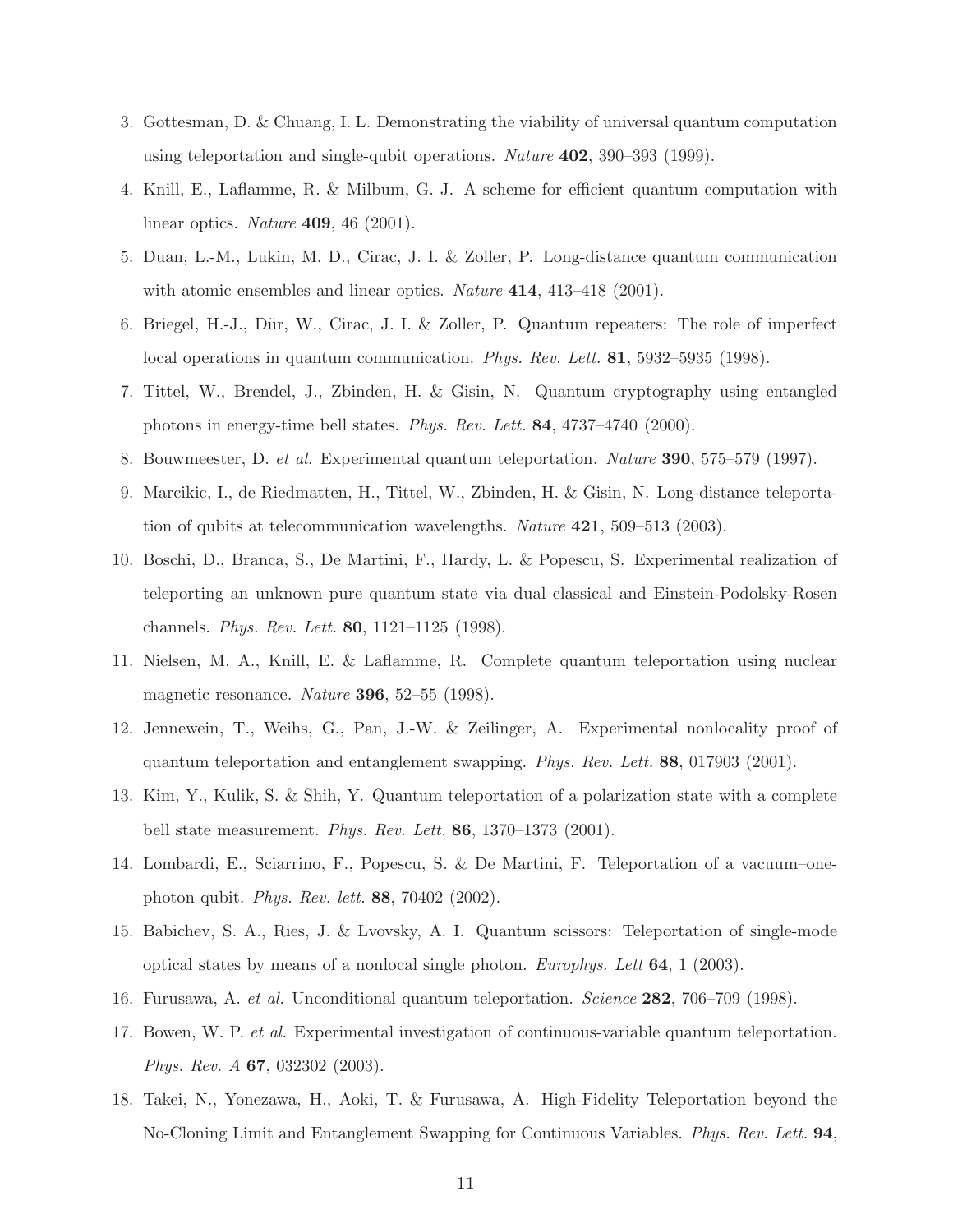220502 (2005).

- <span id="page-11-0"></span>19. Sherson, J. F. et al. Quantum teleportation between light and matter Nature 443, 557–560 (2006).
- <span id="page-11-1"></span>20. Goyal, S. K., Boukama-Dzoussi, P. E., Ghosh, S., Roux, F. S. & Konrad, T. Qudit-teleportation for photons with linear optics.  $arXiv:1212:5115$  (2012).
- <span id="page-11-2"></span>21. Pegg, D. T., Phillips, L. S. & Barnett, S. M. Optical state truncation by projection synthesis. Phys. Rev. Lett. 81, 1604–1606 (1998).
- 22. Barnett, S. M. & Pegg, D. T. Optical state truncation. Phys. Rev. A 60, 4965–4973 (1999).
- 23. Ozdemir, K., Miranowicz, A., Koashi, M. & Imoto, N. Quantum-scissors device for optical state truncation: A proposal for practical realization. *Phys. Rev. A* **64**, 063818 (2001).
- <span id="page-11-3"></span>24. Ozdemir, K., Miranowicz, A., Koashi, M. & Imoto, N. Pulse-mode quantum projection synthesis: Effects of mode mismatch on optical state truncation and preparation. Phys. Rev. A 66, 053809 (2002).
- <span id="page-11-4"></span>25. Miranowicz, A. Optical-state truncation and teleportation of qudits by conditional eight-port interferometry. J. Opt. B: Quantum Semiclass. Opt  $7, 142-150$  (2005).
- <span id="page-11-5"></span>26. Miranowicz, A., Özdemir, S. K., Bajer, J., Koashi, M. & Imoto, N. Selective truncations of an optical state using projection synthesis. J. Opt. Soc. Am. B  $24$ , 379–383 (2007).
- <span id="page-11-6"></span>27. Leonski, W. & Tanas, R. Possibility of producing the one-photon state in a kicked cavity with a nonlinear kerr medium. Phys. Rev. A 49, R20 (1994).
- 28. Leonski, W. Finite-dimensional coherent-state generation and quantum-optical nonlinear oscillator models. Phys. Rev.  $A$  55, 3874 (1997).
- <span id="page-11-7"></span>29. Miranowicz, A., Leoński, W., Dyrting, S. & Tanas, R. Quantum state engineering in finitedimensional hilbert space. Acta Phys. Slov. 46, 451–456 (1996).
- <span id="page-11-8"></span>30. Allen, L., Beijersbergen, M. W., Spreeuw, R. J. C. & Woerdman, J. P. Orbital angular momentum of light and the transformation of laguerre-gaussian laser modes. Phys. Rev. A 45, 8185–8189 (1992).
- <span id="page-11-9"></span>31. Leach, J., Padgett, M. J., Barnett, S. M., Franke-Arnold, S. & Courtial, J. Measuring the orbital angular momentum of a single photon. Phys. Rev. Lett. 88, 257901 (2002).
- <span id="page-11-10"></span>32. Berkhout, G. C. G., Lavery, M. P. J., Courtial, J., Beijersbergen, M. W. & Padgett, M. J. Efficient sorting of orbital angular momentum states of light. Phys. Rev. Lett. 105, 153601  $(2010).$